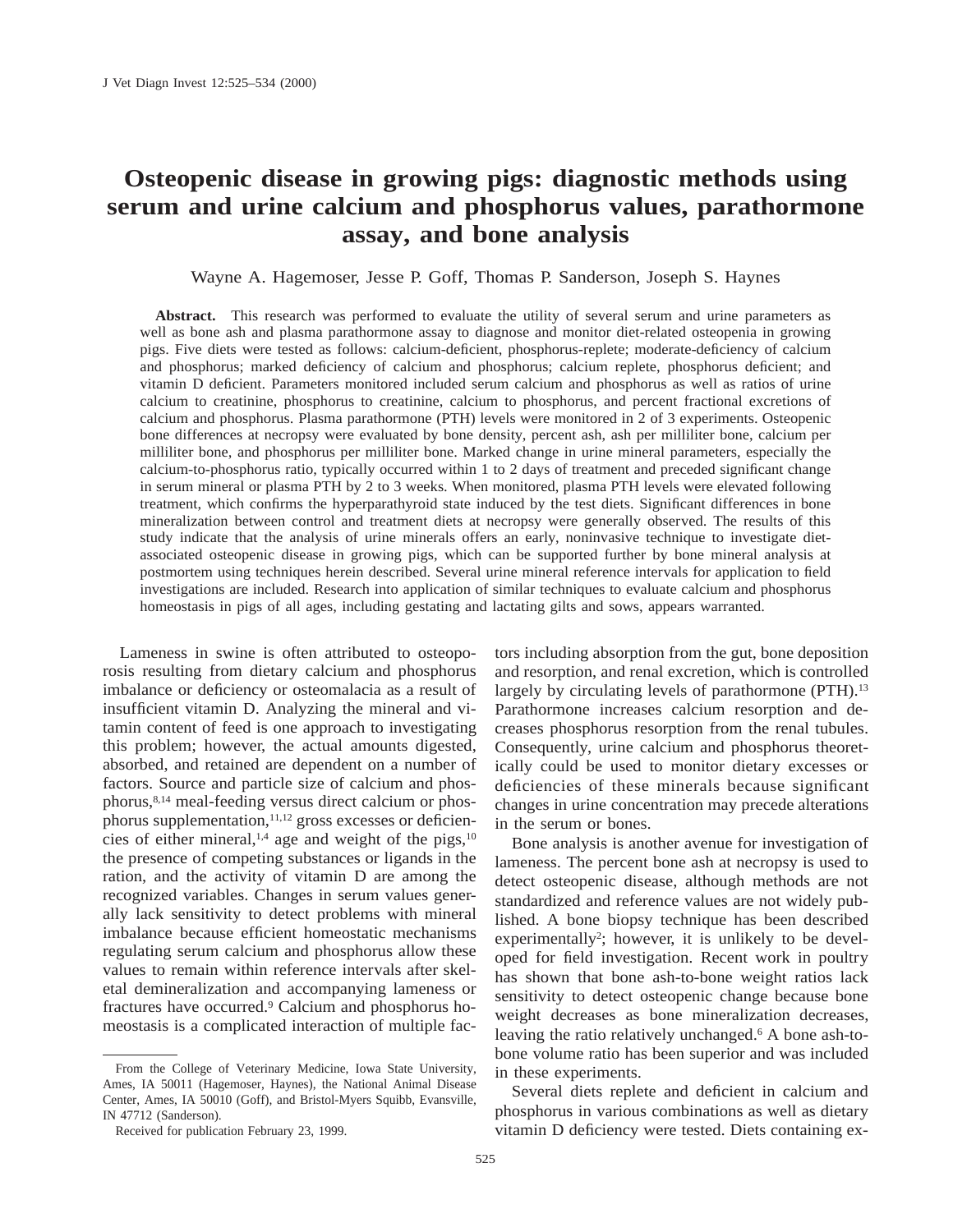|                                            | Added calcium source                                               |                                    |                                          | Added phosphorus source |  |
|--------------------------------------------|--------------------------------------------------------------------|------------------------------------|------------------------------------------|-------------------------|--|
| Experiment 1                               |                                                                    |                                    |                                          |                         |  |
| Control 1-0                                | limestone $(CaCO3)$                                                | $(0.81\%)*$                        | monosodium phosphate<br>(NaH, PO, 7H, O) | $(0.68\%)$              |  |
| Treatment 1-1<br>(Ca-deficient, P-replete) | none                                                               | $(0.07\%)$                         | monosodium phosphate                     | $(0.68\%)$              |  |
| Experiment 2                               |                                                                    |                                    |                                          |                         |  |
| Control 2-0                                | limestone and dicalcium phosphate<br>(DiCal) (CaHPO <sub>4</sub> ) | $(0.83\%)$                         | DiCal                                    | $(0.66\%)$              |  |
| Treatment 2-1<br>(Mod Ca- $&$ P-def)       | DiCal                                                              | $(0.34\%)$                         | DiCal                                    | $(0.55\%)$              |  |
| Treatment 2-2<br>(Severe Ca- & P-def)      | none                                                               | $(0.09\%)$                         | none                                     | (0.37%)                 |  |
| Experiment 3                               |                                                                    |                                    |                                          |                         |  |
| Control 3-0                                | limestone and DiCal                                                | $(0.83\%)$                         | DiCal                                    | $(0.67\%)$              |  |
| Treatment 3-1<br>(Ca-replete, P-def)       | limestone                                                          | $(0.81\%)$                         | none                                     | $(0.42\%)$              |  |
| Treatment 3-2<br>(Vit D-deficient)         | same as control 3-0 less vitamin D                                 | same as control 3-0 less vitamin D |                                          |                         |  |

**Table 1.** Source of calcium and phosphorus supplement for respective diets and percent composition in complete mixed feed.

\* Respective mineral content of each diet.

cesses of any of these substances were not included. This research examines the validity of using urine calcium and phosphorus to evaluate calcium and phosphorus homeostasis in growing pigs and also evaluates several additional techniques for the detection of porcine osteopenic bone disease.

## **Materials and methods**

*Experiment 1.* Six female crossbred pigs weighing approximately 13.7 kg were assigned 3 each to a calcium- and phosphorus-replete control group (C1-0) or a calcium-deficient, phosphorus-replete treatment group (T1-1). Water was provided ad libitum, and pigs were hand fed mornings and evenings. Feed consumption was pen matched until consumption in the treated animals dropped significantly, at which time the control group was moderately feed-restricted to more closely equalize feed intake between the 2 groups. The base diet consisted of corn and soybean meal with appropriate trace minerals and vitamins to meet or exceed National Research Council requirements. Calcium and phosphorus were supplied as shown in Table 1. Both groups were fed the control diet for 10 days before the experiment began.

Urine was collected free catch 2 to 3 times weekly, and calcium, phosphorus, and creatinine were measured. In addition, calcium-to-creatinine, phosphorus-to-creatinine, and calcium-to-phosphorus ratios were calculated. The percent fractional excretion (%FE) of calcium and phosphorus in the urine was calculated according to the following formula:

$$
%FE = \frac{\text{urine calcium}}{\text{serum calcium}} \times \frac{\text{serum creationine}}{\text{urine creationine}} \times 100.
$$

Venous blood was collected from the orbital sinus into clot and heparin vacutainer tubes on 0, 7, 21, 35, and 49 days posttreatment (DPT). Serum and urine chemistries for total calcium, phosphorus, and creatinine were performed using an Abbott Spectrum<sup>a</sup> chemical autoanalyzer. Heparinized plasma was analyzed for PTH activity by a commercially available immunoradiometric test kit (N-Tact PTH).<sup>b</sup>

At the end of 7 wk, the right and left third metacarpal bones were removed at necropsy. The metacarpals were selected because the entire bone could be analyzed for ash and mineral content, thus minimizing the variability encountered when a portion of a larger bone such as the femur is selected.10 Bones were stripped to the periosteum, submerged in water for 4 hr under 625 mmHg vacuum and blotted dry with a paper towel before weighing. Bone volume was determined using weight in air minus weight under water according to Archimedes principle. Bones were ashed at 600 F overnight and dissolved in 50 ml of 3 N HCl, which was extended to a volume of 1,000 ml with distilled water before calcium and phosphorus analysis on an Abbott Spectrum autoanalyzer. Bone density (g bone/ml volume), percent ash (ash weight/preash weight  $\times$  100), as well as ash, calcium, and phosphorus per volume of bone were analyzed.

*Experiment 2.* Twelve female crossbred pigs weighing approximately 11.5 kg were assigned 4 each to a control group (C2-0), a moderately low calcium and phosphorus group (treatment 2-1), and a markedly calcium- and phosphorusdeficient group (treatment 2-2). The pigs were on self-feeders and water was provided ad libitum. The diet was a corn– soybean meal base with added trace minerals and vitamins. Calcium and phosphorus were supplied as shown in Table 1. All groups received the control diet for 10 days before the experiment began. Voided urine was collected 3 times weekly with measurements and calculations performed as described in experiment 1.

Venous blood was collected from the orbital sinus into clot and heparin vacutainer tubes on 0, 7, 15, 22, 29, 36, 42, and 50 days posttreatment except for treatment 2-2 pigs, which were sacrificed on DPT 36 for humane reasons. Hep-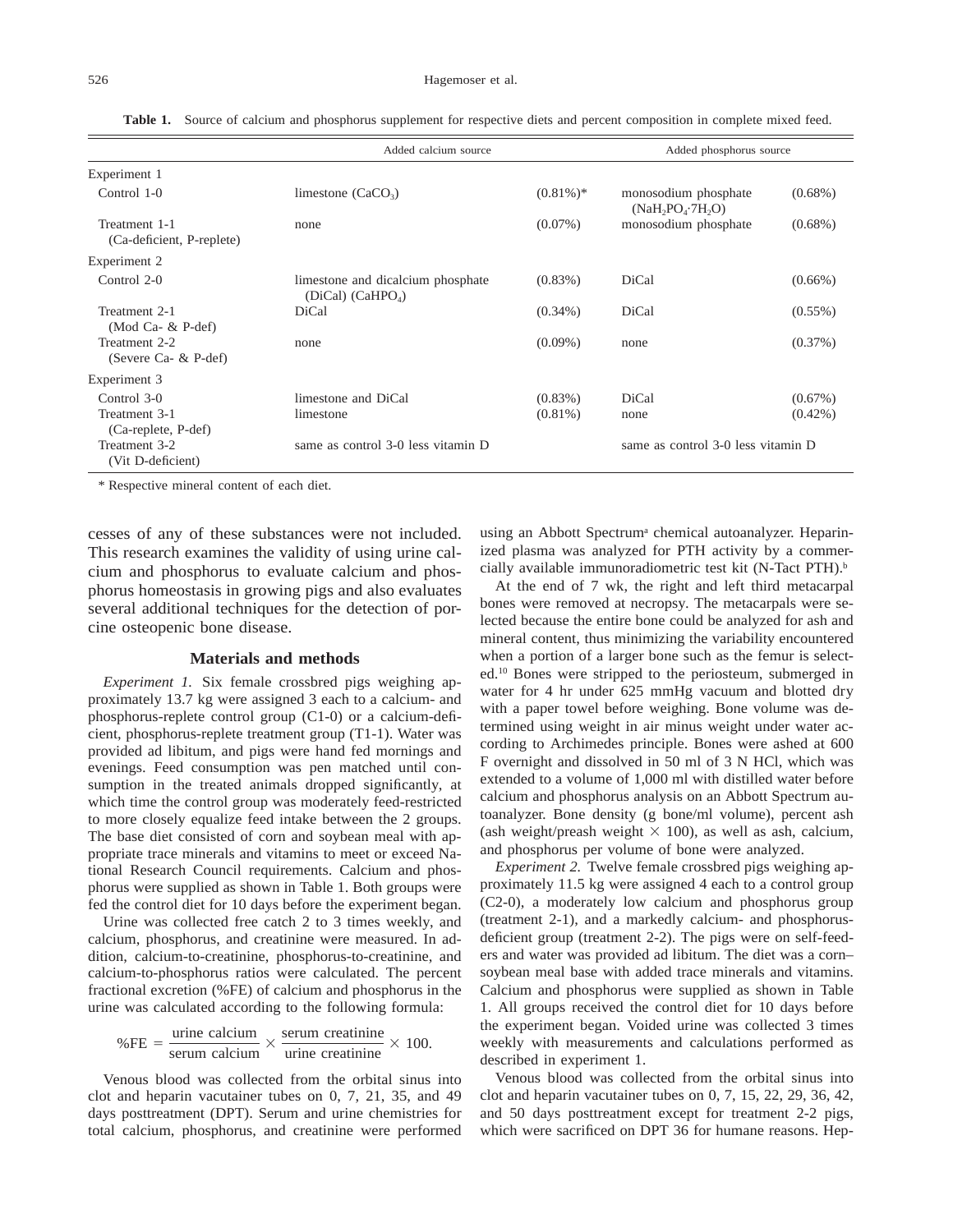

Figure 1. Mean serum calcium (mg/dl) of pigs on selected days from 3 experiments utilizing 3 separate within-experiment controls and 5 treatment diets. Treatment means with different letters (a, b, c) differ significantly ( $P < 0.05$ ). \* Value represents single remaining pig in group.

arinized plasma was analyzed for PTH activity by an immunoradiometric method as described in experiment 1. At the termination of the experiment, bones were harvested and processed as described in experiment 1.

*Experiment 3.* Twelve female crossbred pigs weighing approximately 11.5 kg were assigned 4 each to a control group (C3-0), a calcium-replete, phosphorus-deficient group (T3- 1), and a vitamin D-deficient group (T3-2) that was housed in a sunlight-restricted environment throughout the experiment. Feed and water were provided in a manner similar to experiment 2. Calcium and phosphorus were supplied using limestone and dicalcium phosphate (Table 1). All groups were fed the control diet for 10 days preceding the experiment. Voided urine was collected and tested as in experiment 2.

Blood was collected in clot and heparin vacutainer tubes



**Figure 2.** Mean serum phosphorus (mg/dl) of pigs on selected days from 2 experiments utilizing 2 separate within-experiment controls and 4 treatment diets. Treatment means with different letters (a, b, c) differ significantly ( $P < 0.05$ ). \* Value represents single remaining pig in group.

from the orbital sinus at weekly intervals from DPT 0 through 49 for controls and treatment group T3-1 and from DPT 0 through 28 for the vitamin D-restricted group (T3- 2). Plasma parathormone values were not measured because an antibody substitution in the commercial kit in the interim made it unsuitable for assay of pig parathormone levels. Plasma levels of 2 metabolites of vitamin  $D$  [25OHD<sub>3</sub> and  $1,25(OH)<sub>2</sub>D<sub>3</sub>$ ] were monitored on DPT -7, 0, 21, 28, 35, 42, and 49. Right and left third metacarpal bones were harvested at necropsy and processed as described previously for experiment 1.

*Statistical analysis.* For all 3 experiments, differences among diets were evaluated with a repeated measures analysis of variance (ANOVA) using the SAS program.<sup>c</sup> Differences between means were compared using Student's *t*-test.

### **Results**

*Experiment 1.* Pigs in the calcium-deficient, phosphorus-replete group began to show signs of lameness and sporadic acute ambulatory pain by DPT 21 when lower serum calcium levels of treated pigs became evident (Fig. 1). Treatment did not affect serum phosphorus and creatinine. Significant differences in plasma PTH were noted at DPT 7 and persisted throughout, thus confirming the hyperparathyroid state of the treated pigs during the experimental course (Fig. 3). A rather sharp drop in urine calcium-to-creatinine ratio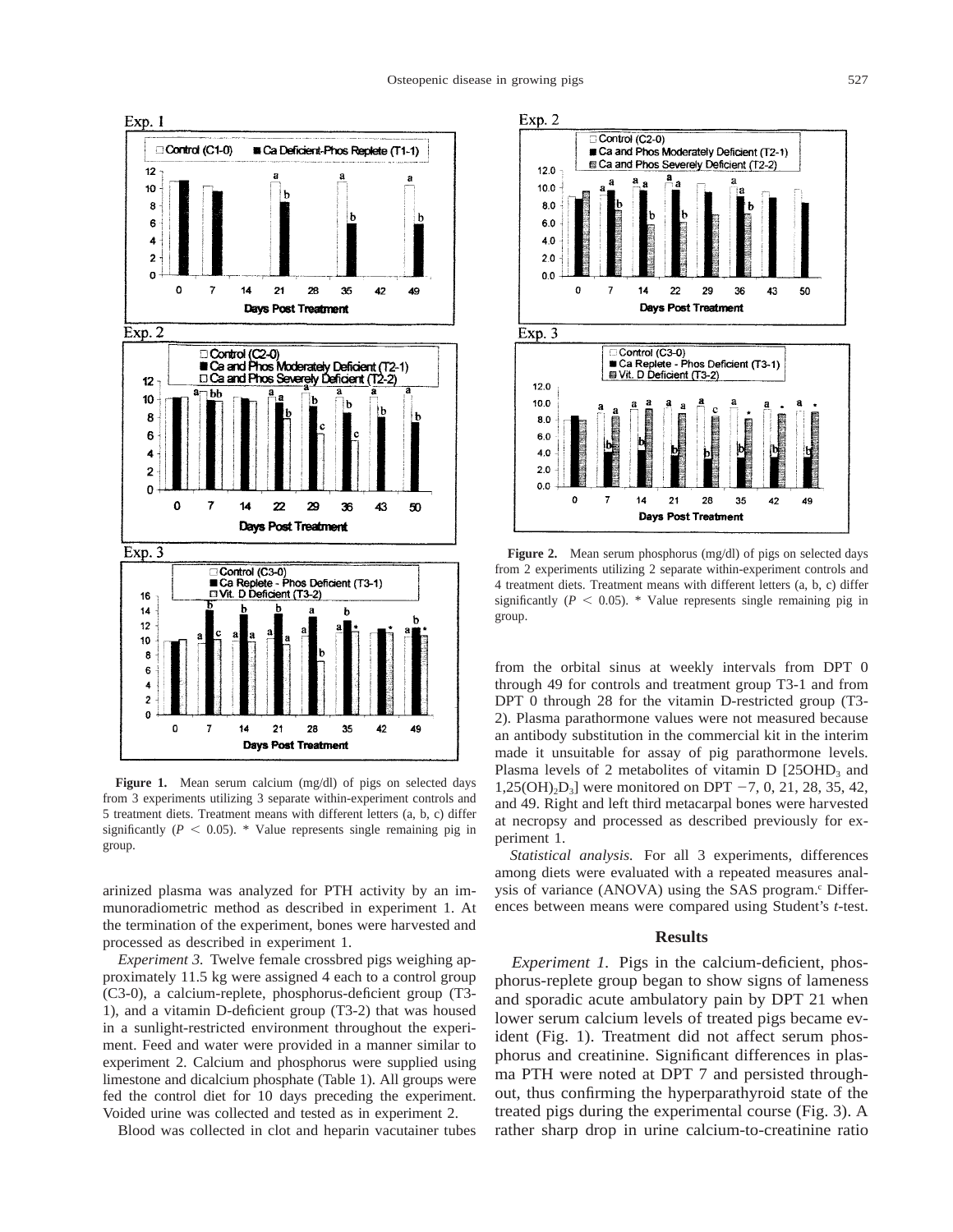

**Figure 3.** Mean plasma parathormone levels (pg/ml) of pigs on selected days from 2 experiment utilizing 2 separate within-experiment controls and 3 treatment diets. Treatment groups with different letters (a, b, c) differ significantly ( $P < 0.05$ ).

occurred in control pigs between DPT 7 and 14, and a general trend for lower urinary calcium was evident for the rest of the 7-week experiment (Fig. 4). Mean urine phosphorus-to-creatinine ratios rose dramatically in the treated pigs by DPT 1, peaked at DPT 7, and remained high throughout the experiment (Fig. 5). The low urine calcium-to-phosphorus ratio demonstrates vividly the trend of low calcium and elevated phosphorus in the urine of treated pigs, where two separate scales are used in Fig. 6 to aid in demonstrating the marked difference between the groups. The overall (repeated measures) effect of diet to reduce the %FE of calcium in the urine was significant ( $P = 0.027$ ); however, the difference between groups on individual days was significant  $(P = 0.012)$  on DPT 7 only (Fig. 7). The %FE of phosphorus for the treated group on all days measured after DPT 0 was significantly greater than for the controls (all *P*-values  $\leq$  0.01) (Fig. 8). The overall (repeated measures) effect of diet on %FE of phosphorus was highly significant  $(P = 0.002)$ . Simple *t*-tests of various bone analytes showed that the effect of diet was highly significant  $(P < 0.01)$  for decreased density and percent ash as well as decreased ash, calcium, and phosphorus per milliliter of bone (Table 2).

*Experiment 2.* A trend toward decreased serum cal-



**Figure 4.** Mean urine calcium-to-creatinine ratio of pigs on selected days from 3 experiments utilizing 3 separate within-experiment controls and 5 treatment diets. In experiment 3, the scale for diet T3-1 is on the right. Treatment means with different letters (a, b, c) differ significantly  $(P < 0.05)$ . \* Value represents single remaining pig in group.

cium was evident in both treated groups by DPT 22 (Fig. 1). Serum phosphorus correlated closely with the amount of phosphorus supplied in the diet (Fig. 2). Plasma PTH values of the treated groups increased over the course of the experiment, and were somewhat proportional to the level of dietary calcium restrictions (Fig. 3). Mean urine calcium-to-creatinine ratios were reduced in both treatment groups (Fig. 4). While the mean phosphorus-to-creatinine ratio was reduced in the severely restricted group, it was increased in the moderately restricted group for the first 3 weeks, after which it tended to equate with control values (Fig. 5). The urine calcium-to-phosphorus ratio for the severely restricted group is similar to controls throughout the experiment (Fig. 6). However, the urine calcium-to-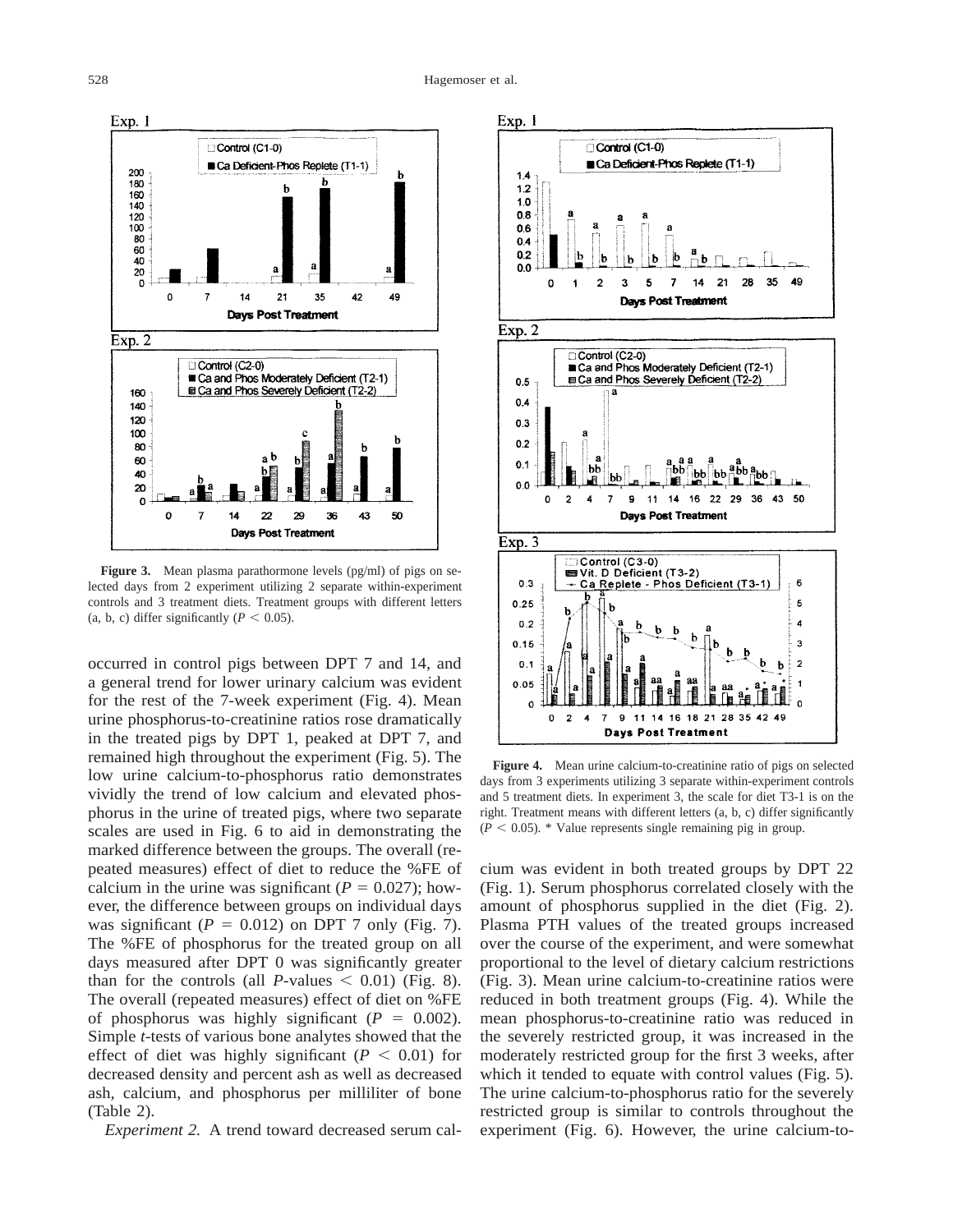

Figure 5. Mean urine phosphorus-to-creatinine ratio of pigs on selected days from 3 experiments utilizing 3 separate within-experiment controls and 5 treatment diets. Treatment means with different letters (a, b, c) differ significantly ( $P < 0.05$ ). \* Value represents single remaining pig in group.

phosphorus ratio of the moderately restricted group is consistently below the control ratio from DPT 2 through DPT 50 of the experiment. The %FE of calcium for the 2 calcium-restricted groups were significantly below the controls for the first 3 weeks. The control and moderately restricted group (T2-1) equalized in the last 4 weeks. The effects of the treatments on bone mineralization were similar to those for experiment 1 (Table 2).

*Experiment 3.* Serum calcium of the calcium-replete, phosphorus-deficient group (T3-1) rose dramatically by DPT 7 and remained high through DPT 28, after which rising control and decreasing treatment



**Figure 6.** Mean urine calcium-to-phosphorus ratio of pigs on selected days from 3 experiments utilizing 3 separate within-experiment controls and 5 treatment diets. In experiments 1, 2, and 3, the scales for diets T1-1, T2-1, and T3-1, respectively, are on the right. Treatment means with different letters (a, b, c) differ significantly ( $P < 0.05$ ). \* Value represents single remaining pig in group.

values tended to equate (Fig. 1). Serum phosphorus in T3-1 dropped appreciably by DPT 7 and remained low through DPT 49 (Fig. 2). Three of the 4 pigs in the vitamin D-deficient group (T3-2) became severely lame clinically, showed sporadic clonic-tonic convulsions, and were sacrificed for humane reasons on DPT 28. The fourth pig in the group showed no clinical signs of illness, remained on the vitamin D-deficient diet, and was sacrificed on DPT 49. Values for that pig alone tended to be similar to the control pigs and are shown on the graphs for experiment 3 after 28 DPT. A trend toward lower serum calcium in the vitamin D-deficient group (T3-2) was evident by DPT 21 and became more marked by DPT 28 (Fig. 1). Se-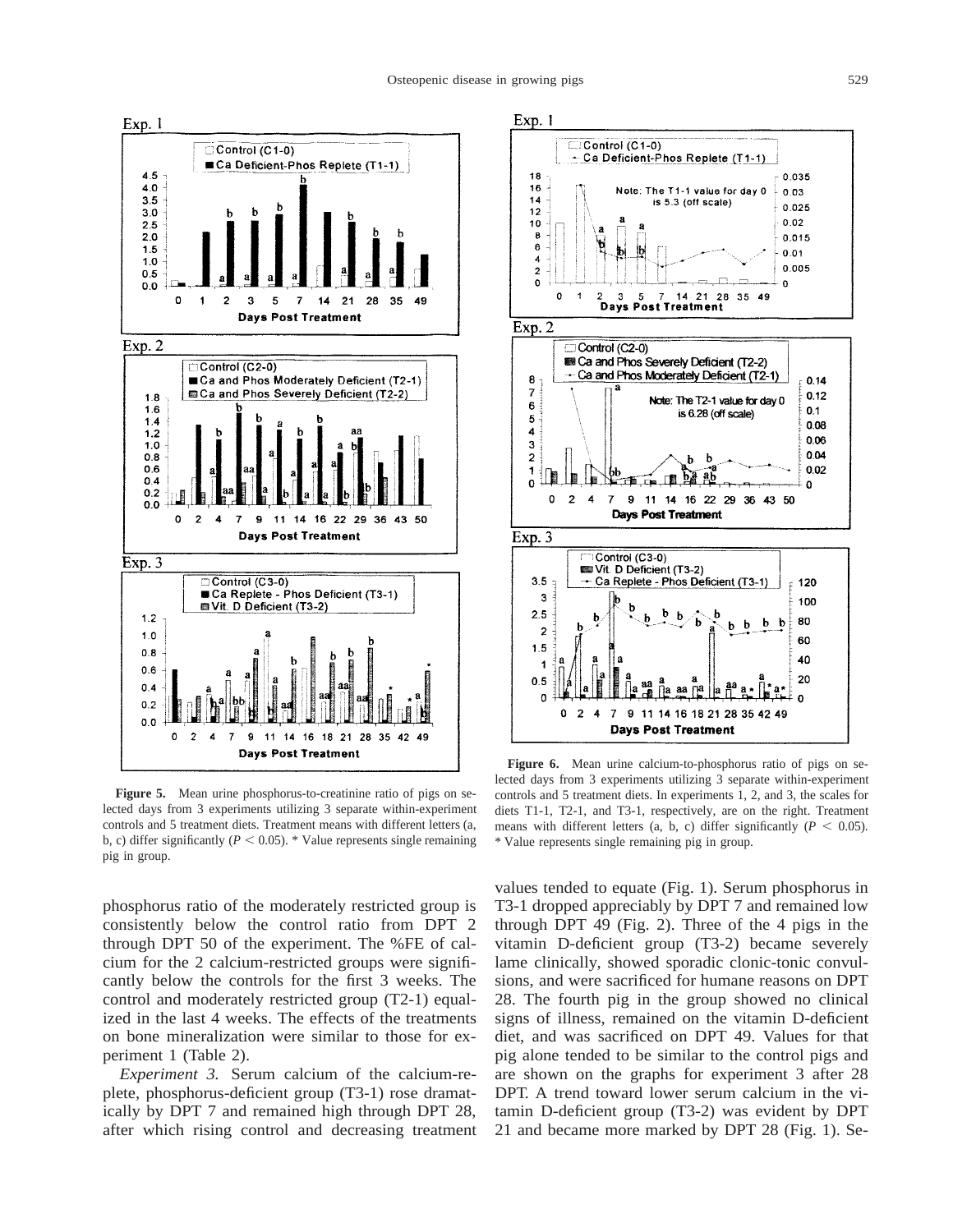

**Figure 7.** Mean urine fractional excretion of calcium of pigs on selected days from 3 experiments utilizing 3 separate within-experiment controls and 5 treatment diets. In experiment 3, the scale for diet T3-1 is on the right. Treatment means with different letters (a, b, c) differ significantly  $(P < 0.05)$ . \* Value represents single remaining pig in group.

rum phosphorus of T3-2 paralleled controls through DPT 14, after which a possible trend toward lower values is noticeable for the following 2 weeks (Fig. 2). Plasma PTH values were not determined in experiment 3. The mean urine calcium-to-creatinine ratio of the phosphorus-restricted group greatly increased by DPT 4 and dropped continuously throughout the experiment; however, the ratio still remained significantly above control values through DPT 49. Values for the vitamin D-restricted group did not differ from controls throughout (Fig. 4). The mean urine phosphorusto-creatinine values for the phosphorus-deficient group were very low throughout the experiment. Those for the vitamin D-deficient group were initially quite var-



**Figure 8.** Mean urine fractional excretion of phosphorus of pigs on selected days from 3 experiments utilizing 3 separate within-experiment controls and 5 treatment diets. Treatment means with different letters (a, b, c) differ significantly ( $P < 0.05$ ). \* Value represents single remaining pig in group.

iable but tended to be equal to or above controls from DPT 9 through 28, with the last 3 measurements being significantly higher than controls (Fig. 5). The urine calcium-to-phosphorus ratio for the phosphorus-restricted group was greatly increased from DPT 2 through 49, while the values for the vitamin D-restricted group tended to fall below control values (Fig. 6). The calcium-replete, phosphorus-restricted diet (T3-1) produced a very high %FE of calcium (range 15–25). Vitamin D deficiency had no significant effect on %FE of calcium (Fig. 7). The %FE of phosphorus for the calcium-replete, phosphorus-deficient diet was decreased by DPT 7 and remained constant through DPT 49. The value for the vitamin D-deficient diet was in-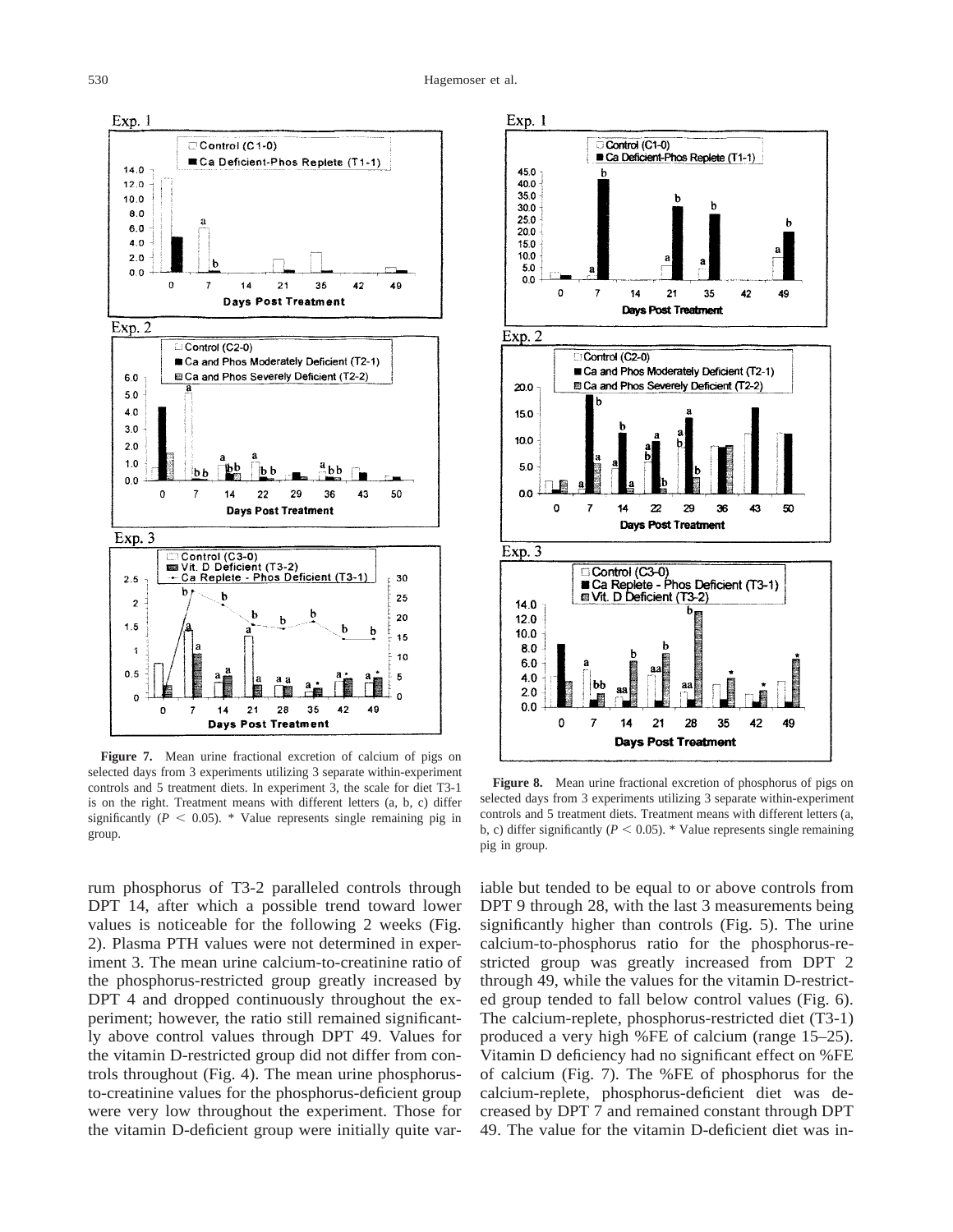|                              | Density  | % ash    | Grams ash<br>per milliliter bone | Milligrams Ca<br>per milliliter bone | Milligrams P<br>per milliliter bone |
|------------------------------|----------|----------|----------------------------------|--------------------------------------|-------------------------------------|
| Experiment 1                 |          |          |                                  |                                      |                                     |
| Control mean $(C1-0)$ $(SD)$ | 1.27     | 24.8     | 0.316                            | 123.4                                | 54.8                                |
|                              | (0.03)   | (2.0)    | (0.033)                          | (12.6)                               | (5.8)                               |
| Treated $(T1-1)$             | 1.17     | 14.7     | 0.171                            | 65.0                                 | 30.3                                |
|                              | (0.02)   | (1.6)    | (0.021)                          | (8.7)                                | (4.0)                               |
| $P$ -values*                 | (0.0078) | (0.0027) | (0.0036)                         | (0.0033)                             | (0.0043)                            |
| Experiment 2                 |          |          |                                  |                                      |                                     |
| Control mean $(C2-0)$ (SD)   | 1.25     | 23.25    | 0.29                             | 98.73                                | 44.84                               |
|                              | (0.01)   | (1.03)   | (0.02)                           | (6.30)                               | (2.29)                              |
| Treated $(T2-1)$             | 1.20     | 16.17    | 0.19                             | 74.53                                | 36.36                               |
|                              | (0.03)   | (0.64)   | (0.01)                           | (11.70)                              | (5.76)                              |
| Treated $(T2-2)$ †           | 1.14     | 11.54    | 0.13                             | 44.54                                | 21.72                               |
|                              | (0.01)   | (0.52)   | (0.01)                           | (2.46)                               | (1.14)                              |
| $P$ -values*                 | (0.0102) | (0.0185) | (0.0206)                         | (0.0129)                             | (0.0435)                            |
| Experiment 3                 |          |          |                                  |                                      |                                     |
| Control mean $(C3-0)$ $(SD)$ | 1.22     | 21.82    | 0.27                             | 82.87                                | 35.98                               |
|                              | (0.01)   | (1.02)   | (0.01)                           | (5.67)                               | (2.01)                              |
| Treated $(T3-1)$             | 1.15     | 14.75    | 0.17                             | 51.21                                | 23.73                               |
|                              | (0.01)   | (0.86)   | (0.01)                           | (3.09)                               | (2.52)                              |
| Treated $(T3-2)$ :           | 1.19     | 14.60    | 0.20                             | 60.25                                | 30.87                               |
|                              | (0.03)   | (6.54)   | (0.04)                           | (12.51)                              | (6.04)                              |
| $P$ -values*                 | (0.0002) | (0.0002) | (0.0001)                         | (0.0003)                             | (0.0002)                            |

**Table 2.** Measures of third metacarpal mineralization from experiments 1, 2, and 3.

\* *P*-values are for differences among treatments using ANOVA.

† Means are those of 4 pigs killed at DPT 36.

‡ Means are those of 3 pigs killed at DPT 28.



**Figure 9.** Mean plasma levels of  $25OHD_3$  and  $1,25(OH)_2D_3$  of pigs on selected days from controls and 2 treatment diets. Treatment means with different letters (a, b, c) differ significantly ( $P < 0.05$ ). \* Value represents single remaining pig in group.

creased by DPT 14 and continued through DPT 28, with significance shown on the last 3 samples. Plasma levels of vitamin D are shown in Fig. 9. In the vitamin D-restricted group, values for both  $25OHD<sub>3</sub>$  and  $1,25(OH)_{2}D_{3}$  decreased considerably by DPT 28. In the phosphorus-restricted group,  $25OHD<sub>3</sub>$  remained near control levels while  $1,25(OH),D_3$  increased above control levels by DPT 21 and 28. Mineral content of the third metacarpal bone in the treated groups was below control values when measured by several methods (Table 2). The low values reported for the vitamin D-deficient group (T3-2) are the means for the 3 pigs sacrificed at 28 DPT. Values for the fourth pig sacrificed at 49 DPT, although not reported, were as high or higher than controls and provided no support for bone hypomineralization.

## **Discussion**

In those treatments where dietary calcium was restricted, serum calcium tended to decrease with time in proportion to the level of deficiency. Serum calcium of treated pigs rose above controls when phosphorus was restricted while calcium was replete (T3-1), which suggested that calcium is more freely absorbed from a phosphorus-restricted diet. In addition, the low phosphorus diet produced a decline in serum phosphorus, which has been shown in man and pigs to contribute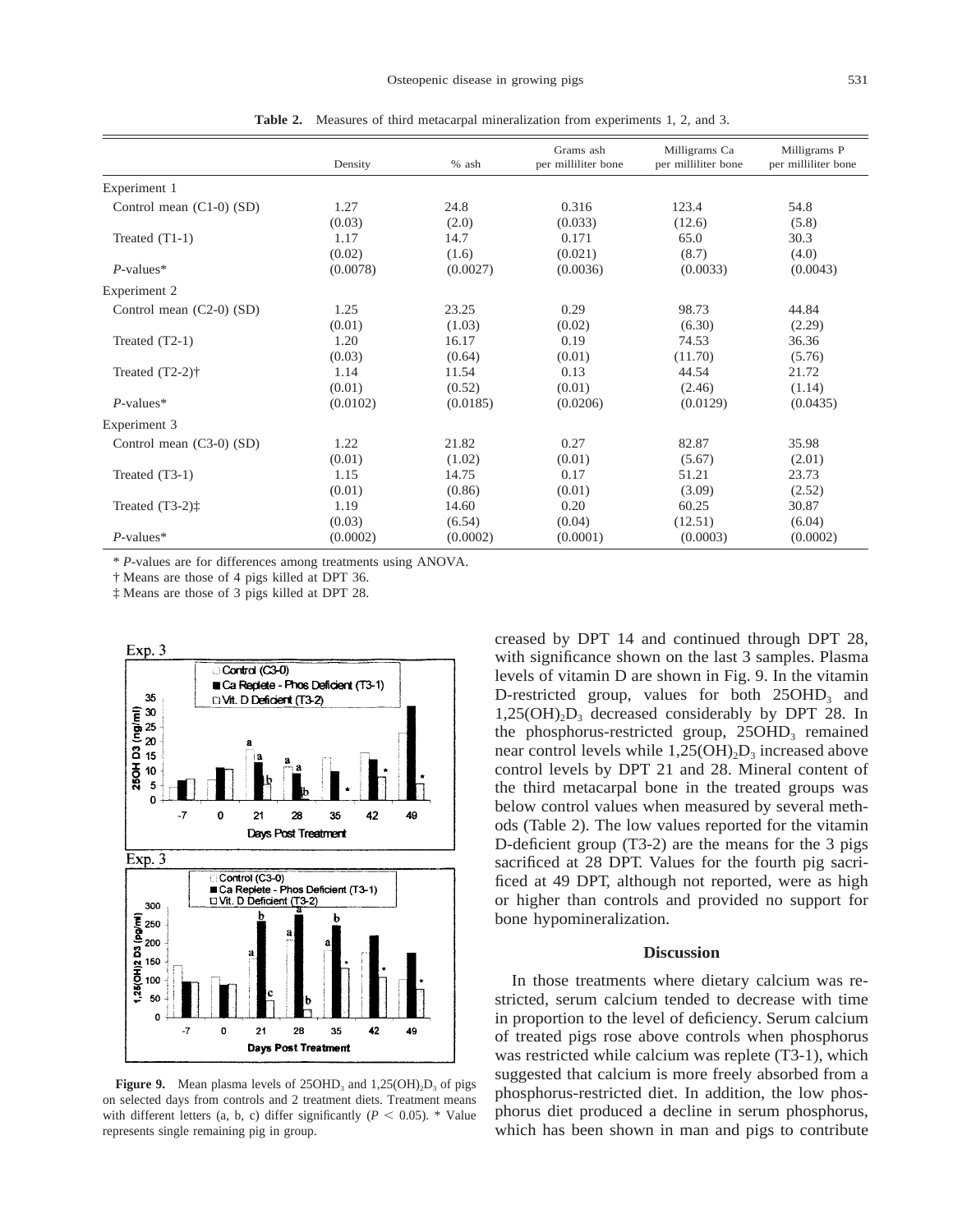to elevated levels of plasma  $1,25(OH)_{2}D_{3}$  and associated enhanced calcium absorption from the gut.1,3,5 The serum calcium of the vitamin D-restricted group was significantly reduced by DPT 28. This corresponds to the time when plasma levels of  $25OHD<sub>3</sub>$  and  $1,25(OH)_{2}D_{3}$  were very low, in which case, active calcium transport in the gut was likely restricted.

Serum phosphorus was similar to controls in those treated groups receiving normal dietary phosphorus or when phosphorus was moderately restricted. Groups T2-2 (Ca and P deficient) and T3-1 (Ca replete, P deficient) received no phosphorus supplementation. Although both diets provided similar levels of phosphorus, serum phosphorus levels dropped considerably lower in T3-1 (3.8 mg/dl), which had normal levels of calcium, than in T2-2 (6.8 mg/dl), where calcium was also restricted, suggesting that the replete dietary calcium supplied in T3-1 may have inhibited the absorption of the small amount of available phosphorus. In the vitamin D-deficient group (T3-2), serum phosphorus on DPT 21 and 28 suggests a lowering trend, although significance was not attained. Since vitamin D aids in the absorption of both calcium and phosphorus from the gut,<sup>7</sup> lowered serum calcium and phosphorus would be expected.

Control PTH values remained constant, while PTH levels of calcium-restricted groups increased proportionately to the level of restriction. The trend toward hyperparathyroid activity was generally evident by DPT 7 to 21. Group T1-1, where calcium was restricted while phosphorus was replete, reached levels of 140 pg/ml or higher earlier than T2-2, where both calcium and phosphorus were restricted. This finding further supports the concept that calcium absorption from the gut is enhanced with low dietary phosphorus. In addition, the low serum phosphorus observed in the phosphorus-restricted group would stimulate  $1,25(OH)_{2}D_{3}$  production, which would increase calcium absorption from the gut and diminish the stimulus for PTH production.

In experiments 1 and 2, the urine calcium-to-creatinine ratio was reduced in those diets where calcium was restricted. In experiment 3, however, this ratio was significantly increased when phosphorus was restricted and calcium was replete. Both findings indicate that urinary calcium, when measured by the calcium-tocreatinine ratio, is influenced by dietary levels of both calcium and phosphorus. Vitamin D deficiency had no significant effect on the urine calcium-to-creatinine ratio.

The urine phosphorus-to-creatinine ratio was generally below 1.0 for all control groups except for C2- 0 on DPT 50, when it was 1.16. In T1-1, where calcium was restricted and phosphorus was replete, values ranged from 1.3 to 3.0. However, in T2-1, where calcium and phosphorus were both moderately restricted, the values were also mildly increased to a range of 0.7–1.5, with 9 of 12 values exceeding 1.0. This finding also supports an hypothesis of increased phosphorus absorption when calcium is restricted. In addition, the restricted dietary calcium results in increased levels of parathormone, which further enhances renal excretion of phosphorus. When dietary phosphorus was severely restricted (T2-2 and T3-1), the ratios were generally well below their respective controls. The consistently low values for T3-1, where calcium was replete and phosphorus was restricted, are to be expected for several reasons. Low dietary phosphorus, combined with replete dietary calcium, would decrease phosphorus absorption from the gut. In addition, adequate dietary calcium would provide no stimulus for parathormone production and hence no added stimulus for renal excretion of phosphorus. With vitamin D deficiency (T3-2), there was no notable effect on the phosphorus-to-creatinine ratio for the first 2 weeks of the experiment. From DPT 14 through 28, however, it was consistently above control values, although it remained below 1.0 throughout. These findings suggest that urine phosphorus-to-creatinine ratios of 1.0 or below indicate acceptable amounts and balance between calcium and phosphorus or that phosphorus is severely restricted in the diet. As demonstrated, however, values below 1.0 cannot rule out a dietary deficiency of vitamin D. Under the conditions of this study, ratios above 1.0 were found when dietary calcium was restricted and phosphorus was supplied in normal to moderately decreased amounts.

With control diets, urine calcium-to-phosphorus ratios were generally below 1.0. The ratio was extremely low  $(<0.035)$  with diet T1-1, in which calcium was restricted and phosphorus was replete, while it was extremely high  $($ >64) with diet T3-1, where calcium was replete and phosphorus was restricted. Moderate restriction of both calcium and phosphorus (T2-1) also regularly produced ratios below 0.043, which was generally below those produced with control diets. In contrast, marked restriction of both calcium and phosphorus produced values similar to controls. These findings suggest that ratios above 1.0 and especially below 0.05 support a dietary mineral imbalance or abnormal calcium and phosphorus homeostasis. However, values falling in the normal range do not assure acceptable dietary mineral balance or normal calcium and phosphorus homeostasis.

The %FE of calcium or phosphorus is a measure of the percent of these minerals, respectively, that is excreted in the urine relative to the amount filtered at the glomerulus. The %FE of calcium is especially prone to error when total calcium in the blood, rather than ionized calcium, is measured since close to one half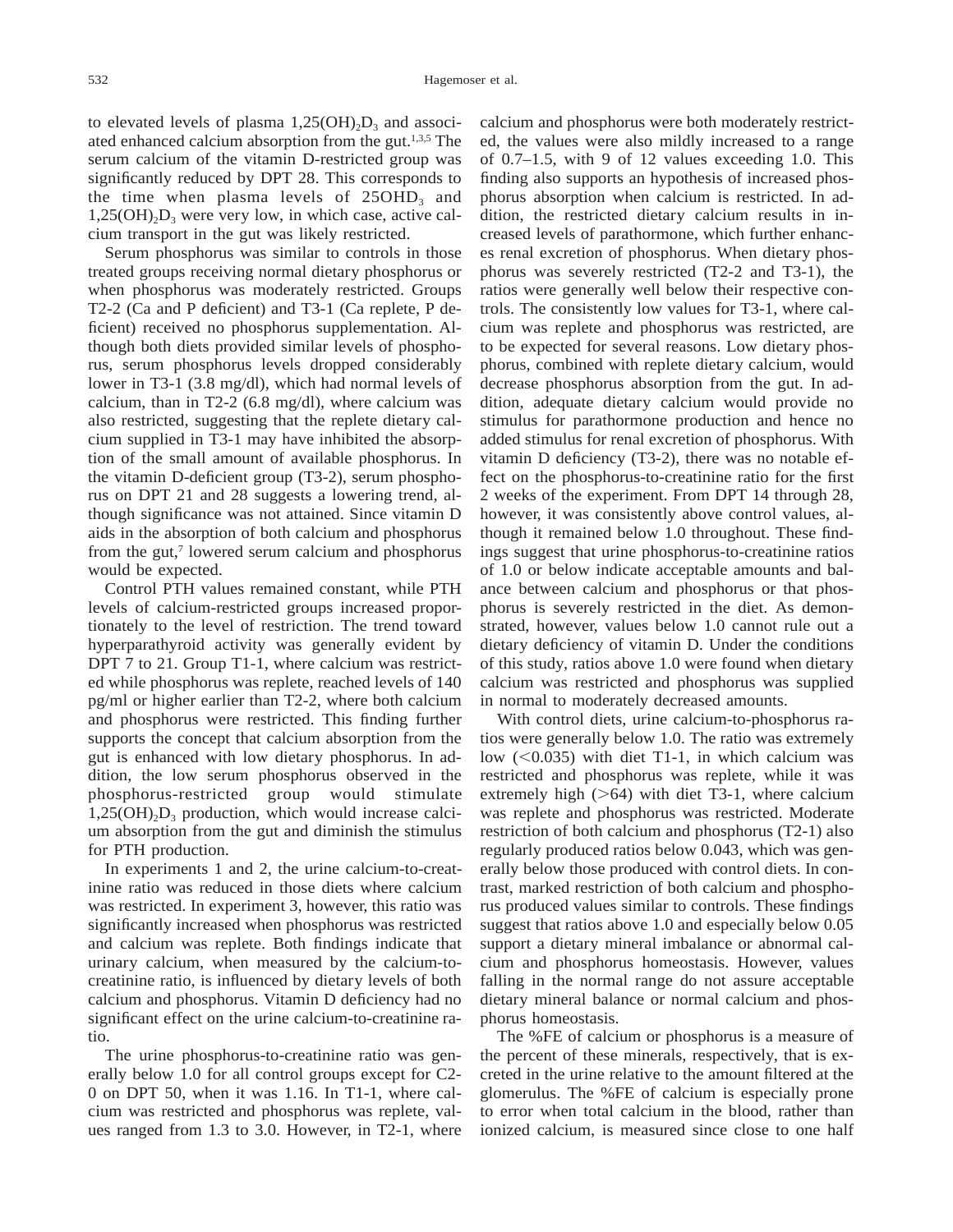|                                    | Density         | % ash           | Grams ash<br>per milliliter bone | Milligrams Ca<br>per milliliter bone | Milligrams P<br>per milliliter bone |
|------------------------------------|-----------------|-----------------|----------------------------------|--------------------------------------|-------------------------------------|
| Mean $(SD)$                        | 1.25<br>(0.024) | 23.31<br>(1.87) | 0.29<br>(0.03)                   | 101.4<br>(17.7)                      | 45.2<br>(8.0)                       |
| Range (mean $\pm$ 2SD)             | $1.20 - 1.30$   | $19.4 - 27.1$   | $0.23 - 0.35$                    | $66 - 137$                           | $29 - 61$                           |
| Coefficient of variation (%)       | 1.9             | 8.0             | 10.3                             | 17.5                                 | 17.7                                |
| $(SD \div \text{mean} \times 100)$ |                 |                 |                                  |                                      |                                     |

**Table 3.** Bone mineralization parameters from all control groups combined.

of the total calcium is bound to protein and, therefore, not subject to glomerular filtration. It does, however, provide a crude index of renal calcium and phosphorus excretion or conservation when treatment values are compared with control values calculated in a similar manner.

Although plasma PTH levels rose in the treated group throughout experiment 1, the %FE of phosphorus declined continuously from DPT 7 through 49 for reasons not apparent to the authors. In a similar manner, %FE of phosphorus with the moderately calciumand phosphorus-restricted diet (T2-1) was highest on DPT 7 and tended to decrease toward controls by DPT 50. In contrast, values tended to rise with time in the severely calcium- and phosphorus-restricted (T2-2) and vitamin D-restricted (T3-2) diets. In the calciumreplete, phosphorus-restricted diet (T3-1), %FE of phosphorus was very low  $(<1%)$  by DPT 7 and remained low throughout. In general, %FE for calcium and phosphorus tended to parallel the urine calcium and phosphorus-to-creatinine ratio. Consequently, since additional cost and inconvenience are involved to obtain serum values in order to make this calculation, it will likely be performed only when serum chemistry values are readily available.

Bone analysis was performed for the group severely restricted on calcium and phosphorus (T2-2) and the vitamin D-restricted group (T3-2). However, several animals within these groups became severely lame clinically and, consequently, these groups were sacrificed before their respective experiments ended. Although bone analysis in these groups suggested significant osteopenic differences, statistical analysis was performed only in the groups for which age-matched controls were available. Differences in bone mineralization variables between control and treated groups were significant.

The marked departure from the expected by the fourth pig of the vitamin D-restricted group is interesting and problematic. Although the other 3 pen mates followed a course of deterioration leading to euthanasia at DPT 28, the fourth pig showed no clinical signs, was the largest of all the pigs sacrificed at DPT 49, and had fully mineralized bones at necropsy. Serum levels of the 2 forms of vitamin D measured in

this pig, however, were in a range comparable to its pen mates and reflected a state of severe vitamin D deficiency. Future studies involving vitamin D-restricted diets and growing pigs may shed light on this unexpected finding.

Calcium and phosphorus analysis of bone requires procedures and expense not required for the calculation of density or percent ash. Under the conditions of this study, procedures requiring calcium and phosphorus analysis provided no additional information and appear unwarranted. The mean and standard deviation of several variables used to evaluate bone mineralization have been compiled for the three control groups combined and are reported in Table 3. These values are offered as a suggested reference guideline for comparably processed bones from 40- to 55-kg pigs that have been fed a ration containing recommended levels of calcium, phosphorus, and vitamin D. Bone density, which is the simplest and least expensive of the bone analysis parameters tested here, was the most precise, having the lowest coefficient of variation (Table 3), and is recommended as a parameter for evaluating osteopenic disease.

Parathormone acts on renal tubules to promote calcium resorption and phosphorus excretion, leading, hypothetically, to lower urine calcium and higher phosphorus. Increased PTH activity was proven with 3 diets (T1-1, T2-1, and T2-2) by PTH assay and empirically implied in vitamin D deficiency (T3-2). All of these diets except T2-2, where dietary phosphorus was markedly restricted, produced a high urine phosphorus-to-creatinine ratio, a low urine calcium-to-phosphorus ratio, and a high %FE of phosphorus. A low urine calcium-to-creatinine ratio and reduced %FE of calcium proved less useful than the phosphorus counterparts to detect excess PTH activity. Urine values that suggest dietary imbalance leading to PTH excess is provided in Table 4 as a resource for field investigations. Results of this study support the use of urine chemistry to investigate diet-related problems of calcium-phosphorus homeostasis in growing pigs. When applied to field cases, a sample size of at least 10 is encouraged. If possible, 5–10 control samples from age-matched, unaffected pigs should be included. When postmortem examinations are feasible, a mean